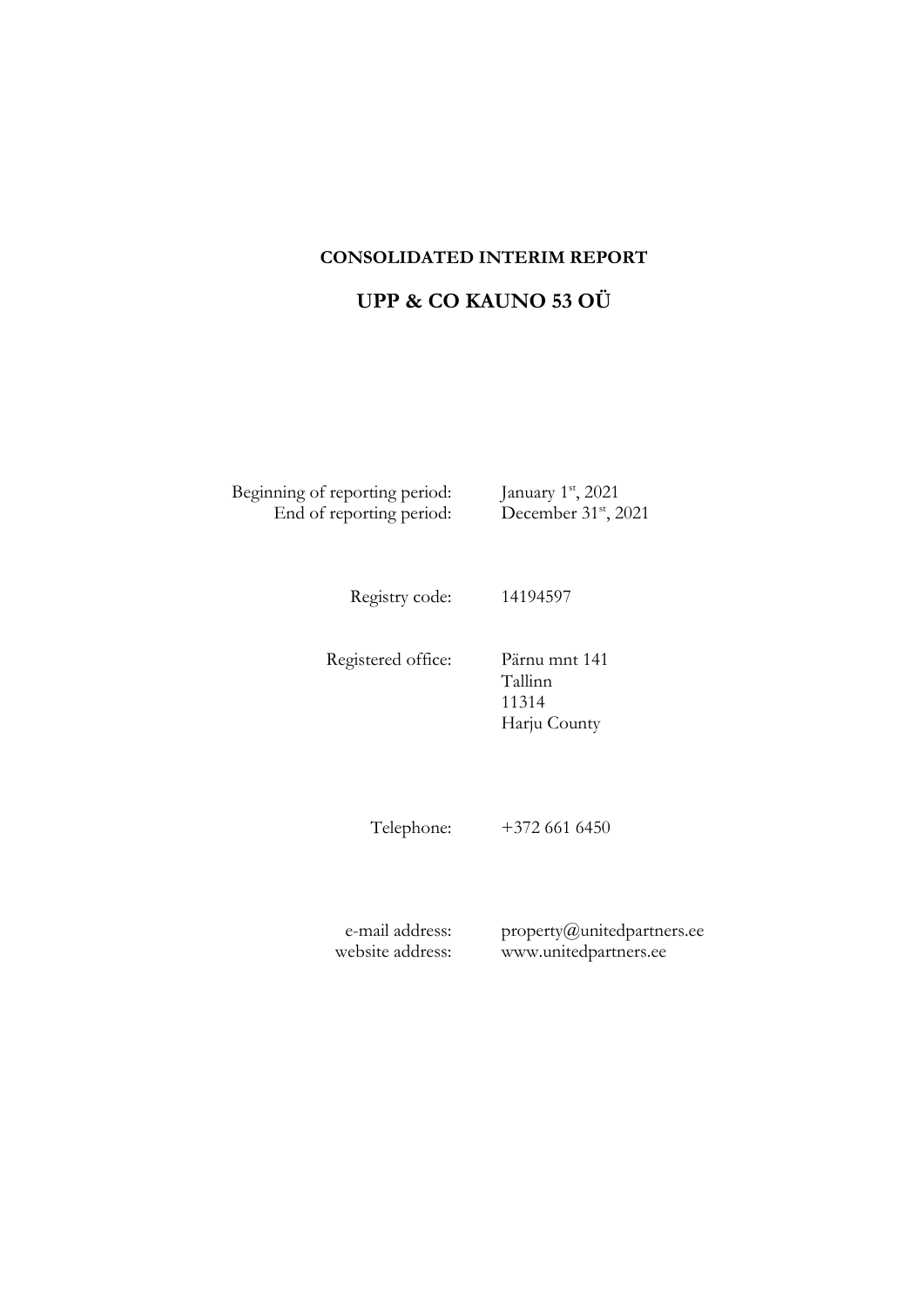## **MANAGEMENT REPORT**

#### **General information**

UPP & CO Kauno 53 OÜ, the parent company of the consolidation group, was founded in order to acquire and manage investment property and involve additional capital for these transactions.

In 2017, the company acquired 100% holding in Promalita UAB, a company registered in the Republic of Lithuania, which owns a logistics centre near Vilnius. The net internal area of the centre is 21,232 m2 and it is fully rented out. Rimi retail chain is the anchor tenant.

#### **Important events**

On February 21st 2022 Promalita UAB, a subsidiary of the consolidation group, prolonged the lease contract with Hakonlita UAB until 2031. Hakonlita UAB is the anchor tenant in the logistics centre owned by Promalita UAB, making up 93% of the total property income.

On March 30th 2022 Promalita UAB, a subsidiary of the consolidation group, prolonged the loan agreement with OP Corporate Bank plc Lithuania Branch bank until 2027. Outstanding loan amount remains unchanged for now, risk premium was increased from 1.75% to 1.91% due to bank's increased lending costs.

#### **Comment on economic performance and management report**

Net rental income was 327 766 euros for the third quarter of 2021 (2020 third quarter: 325 693). Operating profit was 234 093 euros for the third quarter of 2021 (2020 third quarter: 254 848). Net income was 94 693 euros for the third quarter of 2021 (2020 third quarter: 99 323).

No other significant events other than regular operating activities, including the timely receipt of rent and utility charges, took place in the third quarter of 2021.

After the reporting period the real estate investmen was revaluated. Investment property value was estimated 16 150 000 euros. The new value of the investment property will be reflected in the 1st quarter of 2022 report.

|                               | 2021          | 2020                     |
|-------------------------------|---------------|--------------------------|
| Financial ratios of the Group | $12$ months** | $12$ months <sup>*</sup> |
| Debt to equity ratio          | 7,66          | 9,97                     |
| Debt ratio                    | 0,89          | 0,88                     |
| Long-term debt ratio          | 0,72          | 0,32                     |
| Return on equity %            | 23%           | 25%                      |
| Equity ratio                  | 0,12          | 0.09                     |
| Return on assets $\%$         | 2,37%         | 2,04%                    |

\* From audited report

\*\* From unaudited report

#### **Formulas for ratios**

Debt to equity ratio  $=$  interest bearing liabilities/equity

Debt ratio = liabilities/(liabilities+ equity)

Long-term debt ratio  $=$  long-term liabilities/(long-term liabilities  $+$  equity)

Return on equity (ROE %) = (net profit/average equity for 12 months)  $*100$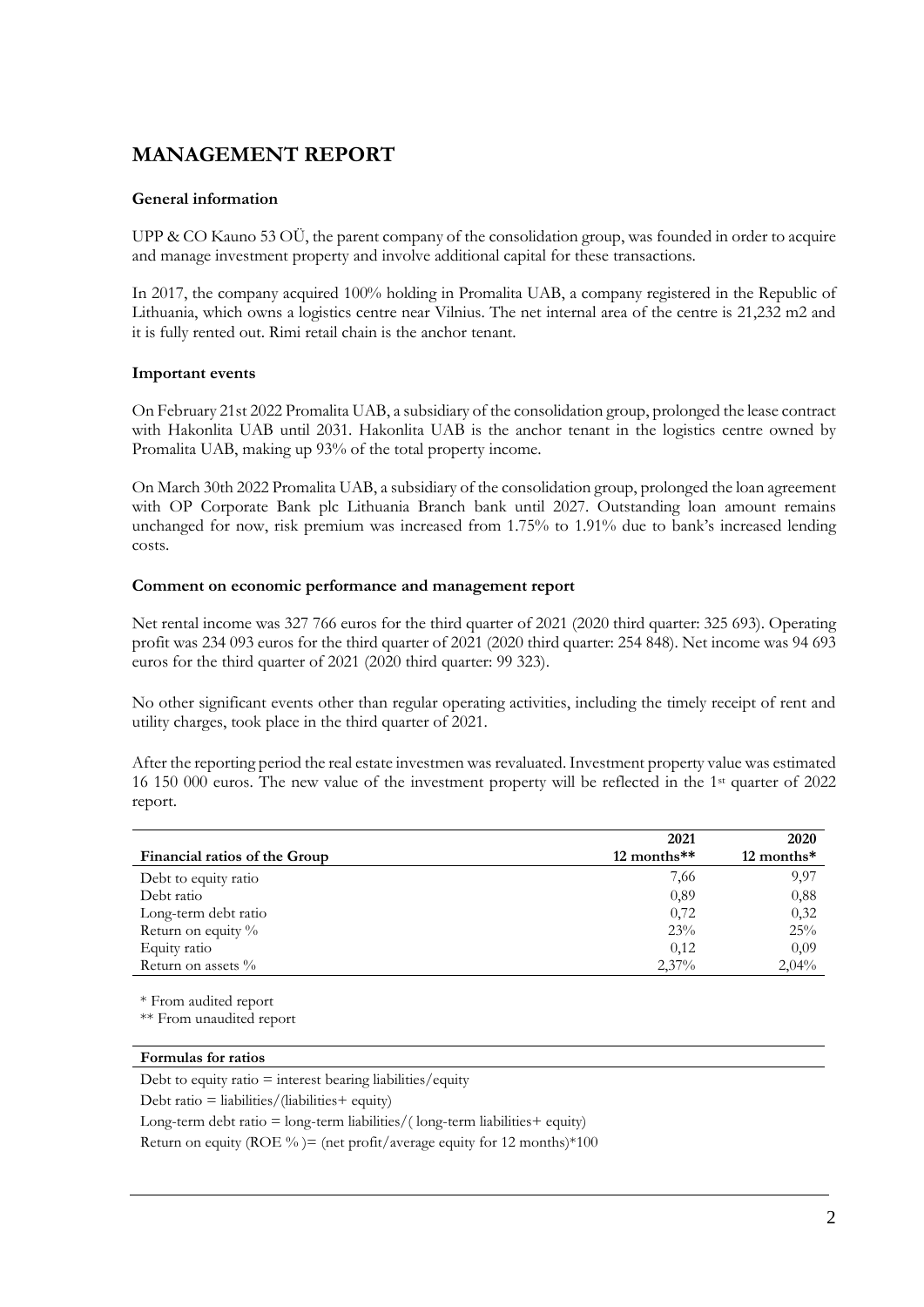```
Equity ratio = equity/average assets (12 months)
Return on assets (ROA \%) = net profit/assets*100
```
#### **Management board and Supervisory board**

The management board of UPP & CO Kauno 53 OÜ consists of one member: Marko Tali, Chairman of the Management Board.

The supervisory board of UPP & CO Kauno 53 OÜ consists of three members: Mart Tooming, Tarmo Rooteman, Hallar Loogma.

No remuneration or other benefits are provided to the members of the management board and the supervisory board.

Other than the management board and the supervisory board, the Company has no employees.

Member of Management Board Marko Tali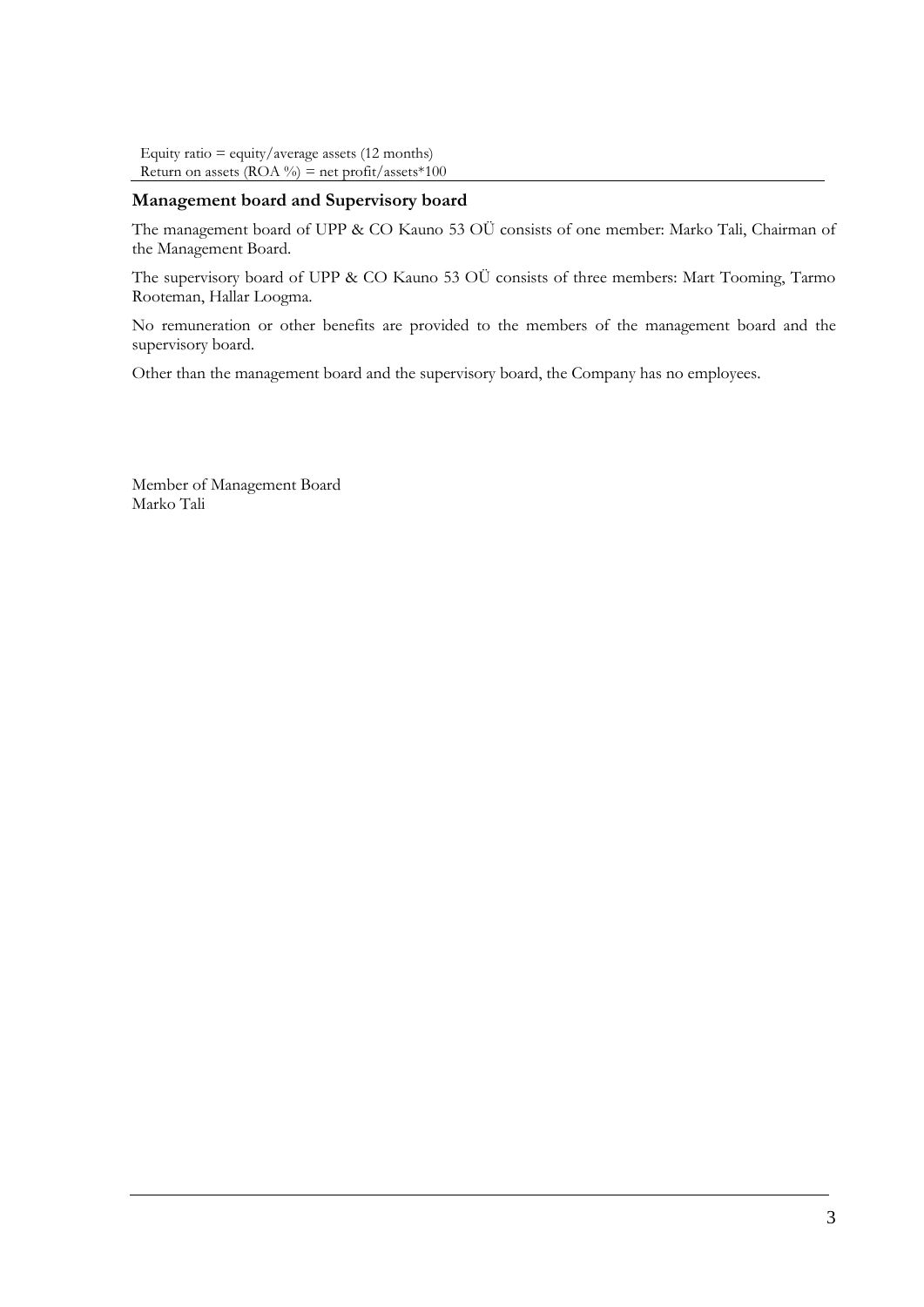# **CONSOLIDATED INTERIM ANNUAL ACCOUNTS**

## **CONSOLIDATED BALANCE SHEET**

(EUR)

|                                                     | 31.12.2021**  | 31.12.2020*   |  |
|-----------------------------------------------------|---------------|---------------|--|
| Cash                                                | 597 244       | 477 621       |  |
|                                                     |               |               |  |
| Receivables and prepayments<br>Total current assets | 12 197        | 6 4 8 2       |  |
|                                                     | 609 441       | 484 103       |  |
| Investment properties                               | 15 750 000    | 15 750 000    |  |
| Tangible fixed assets                               | 2 9 4 1       | 7 7 0 7       |  |
| Goodwill                                            | 426 944       | 640 412       |  |
| <b>Total fixed assets</b>                           | 16 179 885    | 16 398 119    |  |
| <b>TOTAL ASSETS</b>                                 | 16 789 326    | 16 882 222    |  |
| Short-term loans payable                            | 7 053 334     | 460 000       |  |
| Payables and prepayments                            | 152 337       | 165 474       |  |
| <b>Total current liabilities</b>                    | 7 205 671     | 625 474       |  |
| Long-term loans payable                             | 5 371 850     | 12 425 184    |  |
| Long-term provisions                                | 2 2 7 3 2 1 6 | 2 2 9 2 4 2 8 |  |
| Total non-current liabilities                       | 7 645 066     | 14 717 612    |  |
| <b>TOTAL LIABILITIES</b>                            | 14 850 737    | 15 343 086    |  |
| Share capital                                       | 2 500         | 2 500         |  |
| Retained earnings                                   | 1 936 089     | 1 536 636     |  |
| <b>TOTAL EQUITY</b>                                 | 1938 589      | 1 539 136     |  |
| TOTAL LIABILITIES AND EQUITY                        | 16 789 326    | 16 882 222    |  |

\* From audited report

\*\* From unaudited report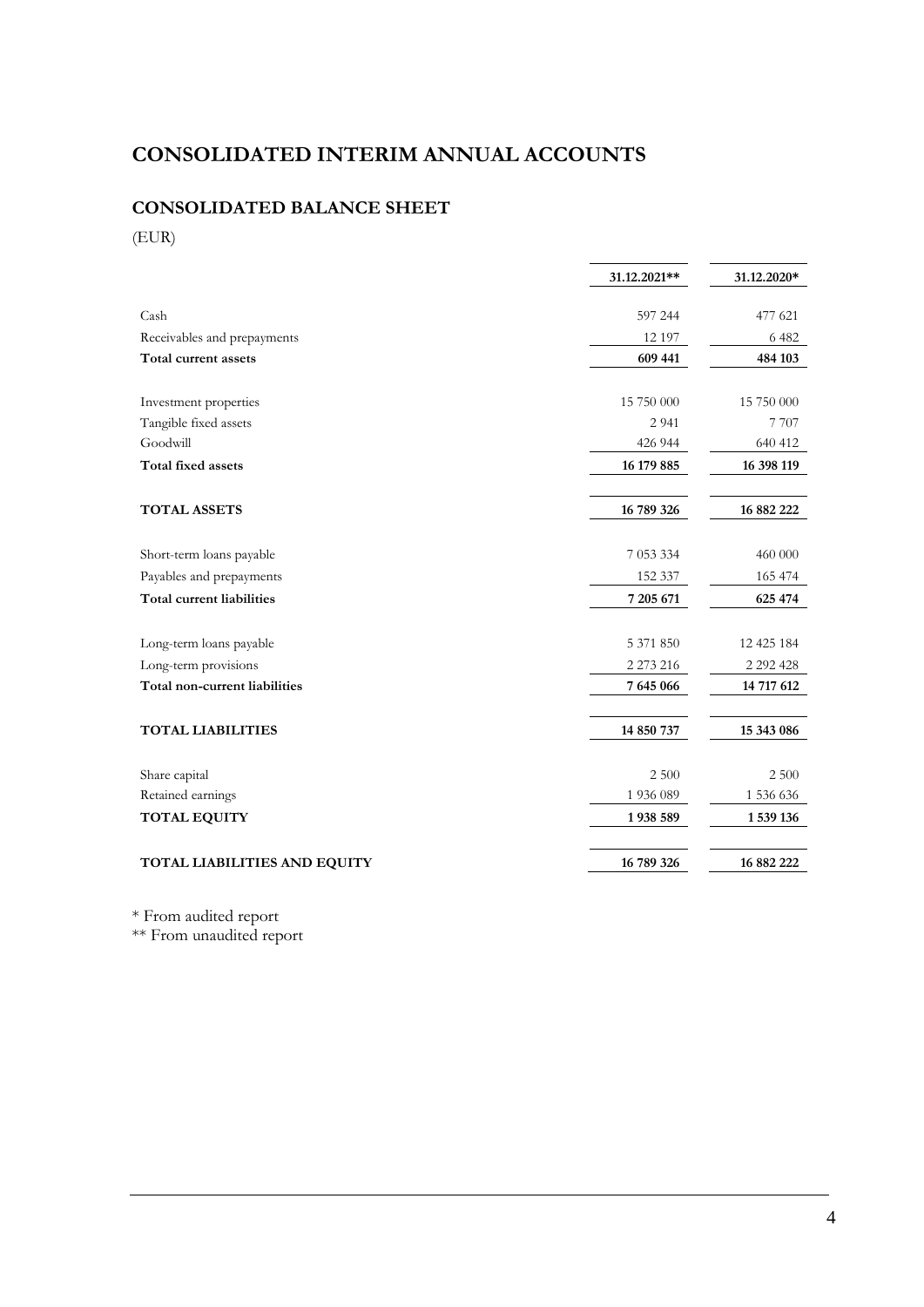#### **CONSOLIDATED INCOME STATEMENT** (EUR)

**2021 Q4\*\* 2021 12 months\*\* 2020 Q4\* 2020 12 months\*** Sales revenue 1 312 370 1 304 850 325 237 1 304 850 Other operating expenses -19 871 -107 550 -37 905 -94 379 Staff costs  $-100$   $-390$   $-22$   $-264$ Depreciation of fixed assets -54 482 -218 234 -54 597 -219 810 **Operating profit 252 848 986 196 232 713 990 497 Financial income (expenses) -113 901 -514 552 -193 380 -609 764 Profit before income tax 138 947 471 644 39 333 380 736** Income tax  $-18\ 112$   $-72\ 191$   $4\ 507$   $-35\ 527$ **Net profit for financial year 120 835 399 453 43 840 345 219** including the share of the owners of the parent company in net profit 120 835 399 453 43 840 345 219

\* From audited report

\*\* From unaudited report